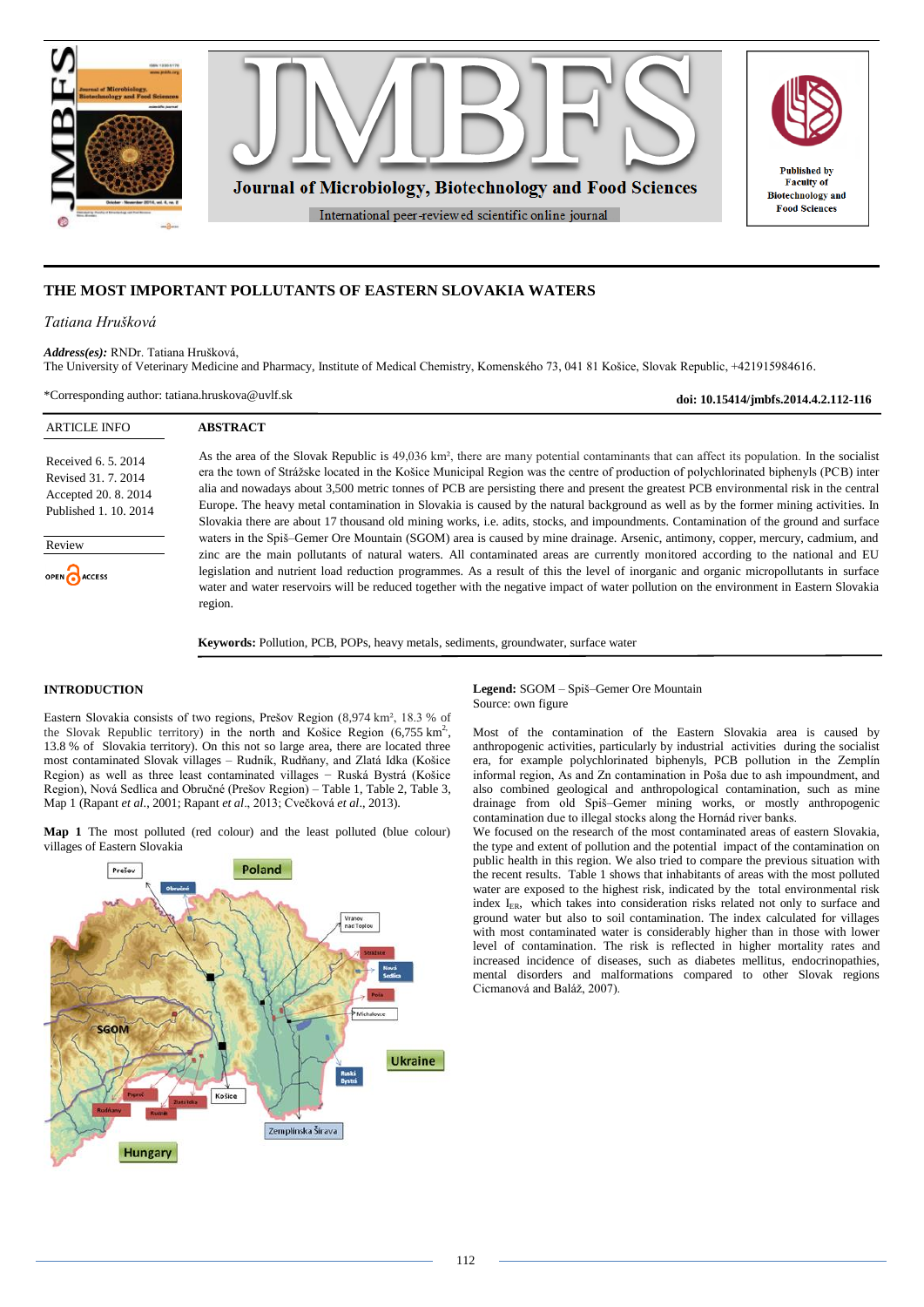|  |  |  |                                    |  |                                                                                                                                 |  |  |  |  | <b>Table 1</b> The level of contamination of the geological branch of the environment in Slovak villages (expressed by an index of |  |  |
|--|--|--|------------------------------------|--|---------------------------------------------------------------------------------------------------------------------------------|--|--|--|--|------------------------------------------------------------------------------------------------------------------------------------|--|--|
|  |  |  |                                    |  | environmental risk of contamination of the geological environment) – <b>highlited</b> – villages in the <b>Eastern Slovakia</b> |  |  |  |  |                                                                                                                                    |  |  |
|  |  |  | 20 the least contaminated villages |  |                                                                                                                                 |  |  |  |  |                                                                                                                                    |  |  |

| Village name                      | Region name          | $I_{ER}$ | $I_{ERuw}$ | $I_{ERs}$ | $I_{ERrs}$ |
|-----------------------------------|----------------------|----------|------------|-----------|------------|
| Ruská Bystrá                      | <b>Sobrance</b>      | 0,06     | 0,03       | 0,08      | 0.06       |
| <b>Nová Sedlica</b>               | <b>Snina</b>         | 0,06     | 0,04       | 0,10      | 0,03       |
| Obručné                           | Stará Ľubovňa        | 0,06     | 0,01       | 0,04      | 0,13       |
| Ivanovce                          | Trenčín              | 0,07     | 0,16       | 0.06      | 0.00       |
| <b>Inovce</b>                     | <b>Sobrance</b>      | 0,08     | 0,03       | 0,11      | 0,09       |
| Sulín                             | Stará Ľubovňa        | 0,08     | 0,07       | 0,07      | 0,09       |
| Mníšek nad Popradom               | Stará Ľubovňa        | 0,09     | 0,08       | 0,14      | 0,05       |
| <b>Petrovce</b>                   | <b>Sobrance</b>      | 0,09     | 0,02       | 0,06      | 0,20       |
| Nová Bošáca                       | Nové Mesto nad Váhom | 0,10     | 0,05       | 0,12      | 0.13       |
| <b>L</b> utov                     | Bánovce nad Bebravou | 0,11     | 0.26       | 0,04      | 0,02       |
| Vojnatina                         | <b>Sobrance</b>      | 0,12     | 0,25       | 0,00      | 0,09       |
| Ležiachov                         | Martin               | 0,14     | 0,13       | 0,18      | 0,10       |
| Ruská Voľa nad Popradom           | Stará Ľubovňa        | 0,14     | 0,20       | 0,11      | 0,10       |
| Lednica                           | Púchov               | 0,14     | 0,14       | 0,18      | 0,10       |
| Kolibabovce                       | <b>Sobrance</b>      | 0,15     | 0,25       | 0,01      | 0,18       |
| Krivoklát                         | Ilava                | 0.15     | 0.03       | 0.30      | 0,11       |
| <b>Daletice</b>                   | Sabinov              | 0,15     | 0,23       | 0,19      | 0,04       |
| Šiatorská Bukovinka               | Lučenec              | 0,16     | 0,38       | 0,06      | 0.04       |
| <b>Styrtok</b>                    | Trenčín              | 0,16     | 0,38       | 0.02      | 0.09       |
| Haluzice                          | Nové Mesto nad Váhom | 0,17     | 0,41       | 0,03      | 0,06       |
| Moškovec                          | Turčianske Teplice   | 0,17     | 0.24       | 0,22      | 0.04       |
|                                   |                      |          |            |           |            |
| 20 the most contaminated villages |                      |          |            |           |            |
| Rudník                            | Košice-okolie        | 156,74   | 2,07       | 4,18      | 463,97     |
| Rudňany                           | Spišská Nová Ves     | 156,68   | 2,60       | 41,85     | 425,59     |
| Zlatá Idka                        | Košice-okolie        | 150,26   | 2,15       | 11,96     | 436,68     |
| Smolník                           | Gelnica              | 146,18   | 30,01      | 15,53     | 393,00     |
| Matejovce                         | Spišská Nová Ves     | 136,84   | 2,65       | 30,50     | 377,38     |
| Liptovská Sielnica                | Liptovský Mikuláš    | 134,34   | 395,65     | 0,59      | 6,78       |
| Poproč                            | Košice-okolie        | 131,13   | 7,57       | 10,53     | 375,31     |
| Liptovský Trnovec                 | Liptovský Mikuláš    | 130,16   | 382,48     | 0,83      | 7,16       |
| Smolnícka Huta                    | Gelnica              | 118,97   | 24,32      | 17,97     | 314,62     |
| Švedlár                           | Gelnica              | 100,71   | 8,12       | 33,05     | 260,95     |
| Teplička                          | Spišská Nová Ves     | 99,79    | 0,02       | 278,08    | 21,28      |
| Liptovské Matiašovce              | Liptovský Mikuláš    | 98,16    | 293,55     | 0,67      | 0,28       |
| Hnilčík                           | Spišská Nová Ves     | 98,12    | 0,44       | 270,35    | 23,56      |
| Dúbrava                           | Liptovský Mikuláš    | 91,98    | 146,34     | 4,69      | 124,92     |
| Lazisko                           | Liptovský Mikuláš    | 90,95    | 136,83     | 4,70      | 131,33     |

Malachov Banská Bystrica 70,61 0,86 126,37 84,60 Legend: I<sub>ERuw</sub>, I<sub>ERs</sub>, I<sub>ERs</sub>, I<sub>ER</sub> – indexes of environmental risk for ground waters, soils and river sediments and the summary of geological branches<br>Source: Rapant *et al.*, 2001

Liptovská Štiavnica Ružomberok 86,38 245,73 2,20 11,21 **Červenica Prešov 79,64 53,88 0,26 184,78 Odorín Spišská Nová ves 72,02 0,46 12,28 203,33**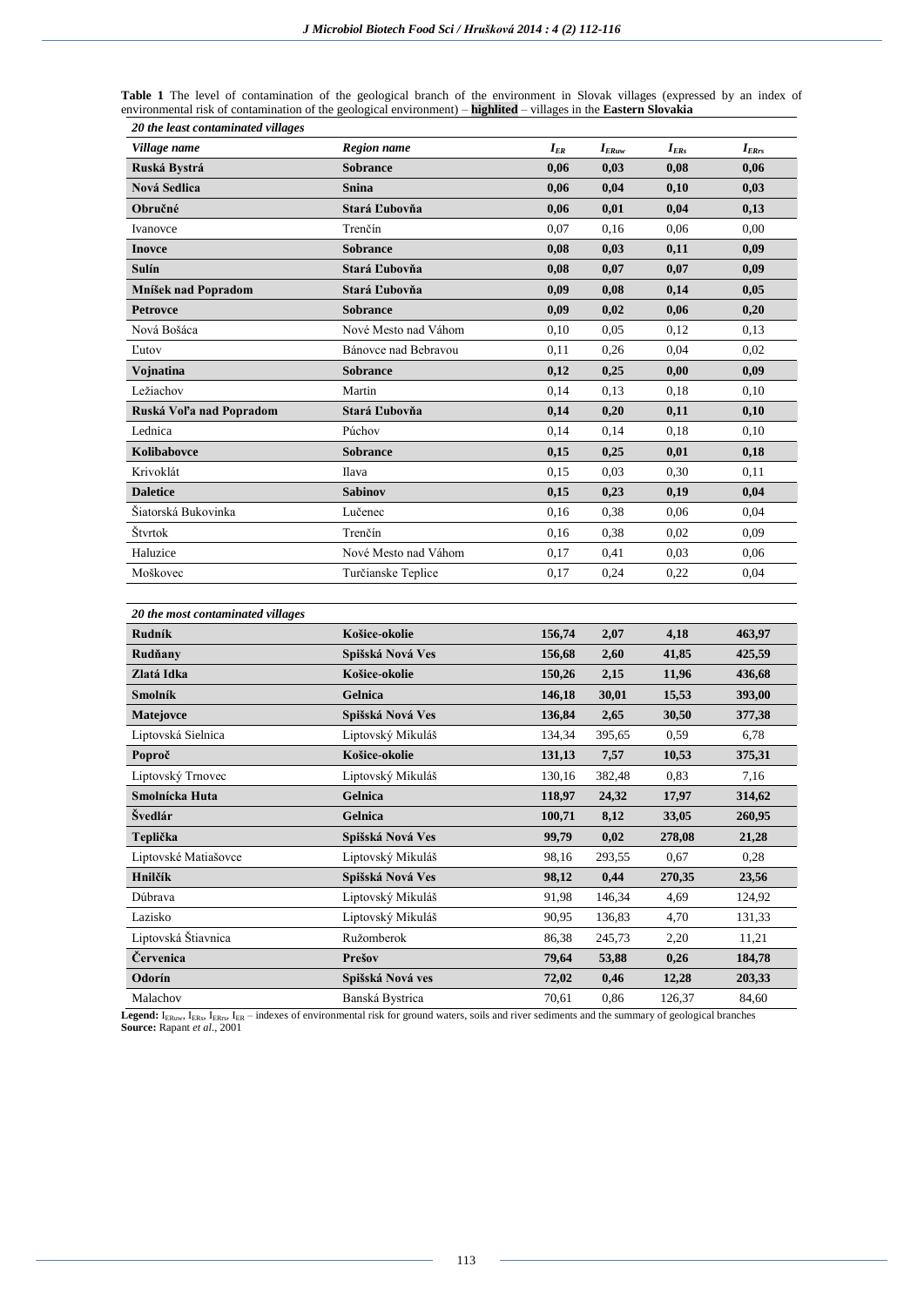# **Table 2** The most polluted Slovak regions (Eastern Slovakia regions – blue colour)

|                                   | <b>Extent</b> | $I_{ER}$ | Major<br>source of<br>pollution | <b>THE MOST IMPORTANT CONTAMINANTS</b> | <b>THE LEVEL OF CONTAMINATION</b> |                        |                       |              |                           |
|-----------------------------------|---------------|----------|---------------------------------|----------------------------------------|-----------------------------------|------------------------|-----------------------|--------------|---------------------------|
| <b>Polluted regions</b>           | $[km^2]$      |          |                                 | <b>Ground waters</b>                   | <b>Soils</b>                      | <b>River sediments</b> | Underground<br>waters | <b>Soils</b> | <b>River</b><br>sediments |
| 1. SPIŠ – GEMER                   | 910           | 20.7     | G                               | As, Sb, Fe, Mn                         | Hg, Sb, As                        | Cu, As, Hg, Pb, Sb     | $++$                  | $+++$        | $++++$                    |
| 2. L. Mikuláš – Brezno            | 650           | 14,5     | G                               | As, $Sb$ , $SO4$                       | As, Sb, Cu                        | As, Sb, Cu, Hg         | $^{+++}$              | $++++$       | $++++$                    |
| 3. B. Štiavnica – Krupina         | 400           | 9.0      | G                               | Fe, Mn, $SO_4$ , NO <sub>3</sub>       | Pb, Cu, Mo                        | Cd, Cu, Zn             | $++$                  | $^{+++}$     | $+++++$                   |
| 4. Upper Nitra                    | 320           | 8.1      | $G-A$                           | As, Fe, Mn, $NO3$                      | Hg, As                            | As, Hg                 | $^{+++}$              | $+$          | $^{+++}$                  |
| 5. MOLDAVA nad BODVOU             | 150           | 20,3     | $G-A$                           | Mn, NO <sub>3</sub> , Fe               | Ni, Cr, Sb, As                    | Sb, Ni, Cu             | $++$                  | $+++$        | $++++$                    |
| 6. B. Bystrica - Zvolen           | 280           | 13,8     | $G-A$                           | Sb, Cd, As                             | Cu, Sb, Hg                        | Cu, Hg                 | $^{+}$                | $^{+++}$     | $++++$                    |
| 7. Bratislava – Senec – Pezinok   | 220           | 7.1      | $G-A$                           | $NO3$ , $SO4$ , Fe, Mn                 | Ba, Sb, Cu                        | Sb, As, Cu, Hg         | $+++$                 | $+$          | $+++$                     |
| 8. Galanta - Sered'               | 1 100         | 6,9      | A                               | $NO3$ , $SO4$ , Mn, Fe                 | Ni, Cu                            | Hg, Cu, Cd, Zn, Cr     | $+++++$               | $+$          | $++$                      |
| 9. Nitra – Šurany                 | 290           | 7.0      | A                               | $NO3$ , Mn, NH <sub>4</sub> , Fe       | Mo, Ba                            | Hg, Cd, Cr             | $+++++$               | $+$          | $+++++$                   |
| 10. Levice $-\check{Z}$ eliezovce | 350           | 4,3      | А                               | $NO3$ , Mn, Fe                         | Cu, Sb, Hg                        | Zn, Cu, Hg             | $+++++$               | $^{+}$       | $^{++}$                   |
| 11. TREBIŠOV – K. CHLMEC          | 1 100         | 4.3      | A                               | $NO3$ , TDS, Cl, Mn                    | Ni, Cu, Cr                        | Cu, Pb, Se, Ni         | $++++$                | $+$          | $+$                       |
| <b>12. SOUTH KOŠICE</b>           | 150           | 8.2      | A                               | NO <sub>3</sub> , Mn,                  | Sb, As, Ni                        | Sb, As, Cd             | $++$                  | $++$         | $++++$                    |
| <b>13. NORTH KOŠICE</b>           | 140           | 6,5      | A                               | Mn, Fe, $NO3$                          | Cu, Sb, Hg                        | Cu, Ba                 | $+++$                 | $++$         | $+$                       |
| 14. Stupava - Malacky             | 300           | 6,8      | А                               | Fe, Mn, $NO3$ , $SO4$                  | Hg, Ni                            | Hg, Sb, Zn, Cu         | $++++$                | $^{+}$       | $++$                      |

**Legend:**  $I_{FR}$  – indexes of environmental risk, level of contamination:  $+++$  very high,  $+++$  high,  $++$  moderate,  $+$  low A – anthropogenic, G – geogenic, G–A – geogenic–anthropogenic major source of pollution

Source: Rapant *et al*., 2001

**Table 3** Contaminated Eastern Slovakia areas and their major pollutants

| <b>Burdened</b><br>area | <b>Territory</b><br>area<br>in $km2$ | <b>Population</b> | <b>Pollutants</b>                                                   | <b>Burdened</b><br>territories within<br>the scope of<br>municipal regions<br><b>Proportion in %</b> |
|-------------------------|--------------------------------------|-------------------|---------------------------------------------------------------------|------------------------------------------------------------------------------------------------------|
| Rudňany<br>– Gelnica    | 357                                  | 52 000            | Hg, Cu,<br>Pb, As,<br>Zn. Cd.<br>$SO_2, O_x$                        | Košice – 95 %<br>Prešov $-5\%$                                                                       |
| Košice –<br>Prešov      | 1044                                 | 425 000           | $SO2$ , NO <sub>x</sub> ,<br>Mg, Fe,<br>Mn, Cr                      | Košice – 81 %<br>Prešov $-19\%$                                                                      |
| Zemplín                 | 1040                                 | 173 000           | $SO2$ , NO <sub>x</sub> ,<br>$F$ , $NH3$ ,<br>organic<br>pollutants | Košice – $83\%$<br>Prešov – 17 %                                                                     |

## Source: Škultéty, 2008

## **PCB CONTAMINATION**

Polychlorinated biphenyls are organic compounds which belong to persistent organic pollutants – POPs, capable of persisting in the environment for a long period of time as well as of continuous permanent transport and bioaccumulation. PCBs are synthetic chemical compounds of chlorine attached to biphenyl, which is a molecule composed of two benzene rings. Their stability depends on the chlorination level. Increasing chlorination is associated with decreasing biodegradation. Biodegradation of tetrachlorinated or higher chlorinated biphenyls is very slow but other degradation methods are unknown. Nowadays acute toxicity of commercial PCBs is improbable but chronic toxicity caused by their long lasting bioaccumulation potential presents considerable risk for humans and animals particularly due to carcinogenicity of these compounds. Tests conducted in 1978, showed increased incidence of cancer caused by PCB exposure (Danielovič *et al*., 2009).

PCBs were used all over the word in various industrial branches including hydraulic liquids, condenser fillings, mechanical lubricants, dye additives, paints manufacturing and cosmetics industry, for example in lipsticks – Graph 1.

They can be found everywhere, in soil, air, ground and surface waters, can penetrate through phytoplankton into fish and other water fauna and become the source of PCBs in the food chain. Wildlife and domestic animals in endangered areas, mostly fish in polluted water, are important sources of PCBs that can reach humans primarily by the alimentary way.

**Graph 1** Production of PCB of particular states in metric tons during the second half of the  $20<sup>th</sup>$  century



Source: Danielovič *et al*., 2009

#### **Affected areas**

#### *Strážske and its surroundings – Zemplín*

Zemplín, the informal region located in Košice Region, is one of the most contaminated areas in Europe. Although the toxic character of PCBs was acknowledged in the seventies of the last century, they were produced in the former Czechoslovak Socialist Republic as Delor, Hydelor and Delotherm from 1959 till 1984 in the Chemko chemical factory in Strážske in the amount of about 21,500 metric tons of PCB products (Danielovič *et al*., 2009). Thousands of tons of PCBs were deposited in the Chemko plant area but the whole region is still contaminated. PCB pollution in Zemplín exceeds 15–20 times the mean level of PCBs in non-contaminated Slovak regions. Zemplín area, including water reservoir Zemplínska Šírava with the area of 33 km<sup>2</sup>, the Strážske wastewater canal and the Laborec river are strongly polluted by PCBs which, because of their low solubility in water, are deposited in sludge and bottom sediments (Danielovič and Hecl, 2012; Table 2).

As much as 76.8 % of fish tissue samples from the above location exceed the allowed PCB limits, while of all samples collected in Košice and Trebišov areas, namely from polluted rivers Bodrog, Latorica, Tisa, and Hornád, only 8.3 % exceeded the limit (Danielovič and Hecl, 2012). The wildlife fish are the most polluted food. The highest proportion of PCB accumulates in fatty tissues. High PCB levels damage the thyroid gland, cause skin disorders, functional disorders of the liver and the immune system, eye irritation, loss of memory, depression, impotence, hearing defects and tooth enamel damage (Zmetáková and Šalgovičová, 2006 a, c; Jurečková et al., 2010; Kijovská, 2013).

## **ARSENIC, ZINC, AND ANTIMONY CONTAMINATION**

Arsenic – a metal toxic to living organisms, classified as carcinogen, is present only in one isotope modification and can be found in nature in oxidation states –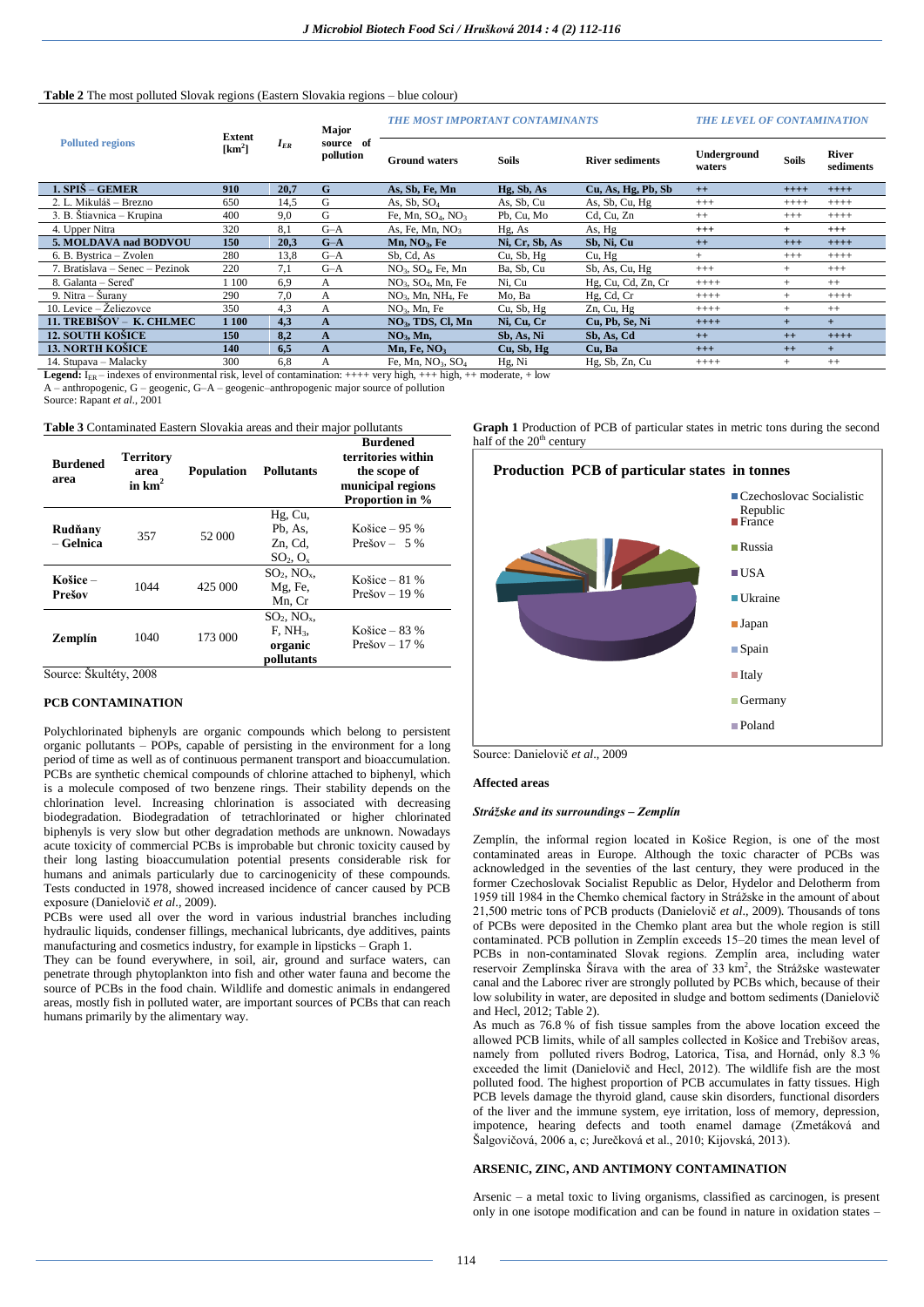3, 0, 3, and 5. Compounds with arsenic in the +3 oxidation state are the most toxic to humans as well as the inorganic form of As. Arsenic toxicity increases with its solubility in water (Langer *et al*., 2007; Fľaková *et al*., 2009; Ženišová *et al*., 2009).

The natural presence of As in water background is about 2.6 μg/L and it can be found in sludges, bottom sediments, and impoundments. Increased levels of arsenic are mostly caused by human activities. Metal purification and fossil fuel combustion can be important sources of As pollution. Most frequently, food and water are the most important sources of As for humans and animals. Comparison of various food commodities showed that the highest As levels were found in the Košice Region (Langer *et al*., 2007).

### **Affected areas**

#### *Poša*

Near the little village Poša in the Vranov nad Topľou area, there is a big source of arsenic in the form of impoundment formed in 1977 by the power station mostly for the storage of ash, which was produced during fossil fuel combustion. The upper section of Kyjov brook flows through this impoundment and empties to Ondava river (Strnadová *et al*., 2003). Arsenic contamination of this area reported before 1995 constituted one of the biggest environmental burdens in Slovakia.

The total As content in Kyjov brook ranges between > 300 and 11,000 μg/L. In 2005 the level of total arsenic in Kyjov brook was 1,780 μg/L, and in the Ondava river, at its junction with Kyjov brook it reached 27 μg/L. Increased level of arsenic in comparison with its natural background in this area (2.6 μg/L) was detected as far as 55 km down the river of the impoundment, at the confluence of Ondava and Bodrog rivers (Strnadová *et al*., 2003).

Certain proportion of arsenic in sediments occurs in an easily soluble form (6.62 %), the remaining portion is bound to Fe and Mn oxides, and also to zinc which was present along with arsenic also in increased concentrations (Hiller *et al*., 2009).

# *SGOM – Poproč*

High concentrations of As and Sb are found mostly in metal deposits, particularly in old mining impoundments. Presence of Sb is characteristic for Slovakia with regard to its rock bed (Sb sulphides). Increased level of antimony causes problems from the point of view of ensuring quality of drinking water because the processes of treatment of Sb-containing water that must be used to ensure drinking water quality are quite complicated. Similar applies to As-contaminated water (Jankulár *et al*., 2009).

Poproč village is located below one of several Sb deposits, the impoundment of which was the biggest Sb source in  $19<sup>th</sup>$  century. Both lateral tributaries of the Olšava river were monitored because of the massive pollution by several old mining works in the area surrounding Poproč.

The most negative impact on water quality in terms of As content is attributed to mining waters from the adit named Agnes, with As level reaching 2,400 μg/L. The highest level of Sb (750 μg/L) was identified in the adit Anna (Ilavský and Barloková, 2003; Ursíniová, 2011).

## *SGOM – Rudník, Rudňany, Zlatá Idka*

As for geological contamination of the Slovak environment (expressed by indexes of environmental risk of geological contamination), three villages Rudník, Rudňany, and Zlatá Idka belong to the most contaminated of all (Table 1, 2, 3). They are located in the SGOM area and the contamination is caused by the location and old mining ballast. Increased As and Sb levels in water were detected there, highly exceeding the background levels of ground as well as of surface waters – Map 1, (Fľaková *et al*., 2009).

The concentrations of Sb and also As were increased particularly below the village Zlatá Idkae, where mining waters flowed into the Ida River and unfavourably affected water quality. The Ida River flows to Bukovec water supply reservoir – one of the most important drinking water sources for Košice and the surrounding area (Cicmanová and Baláž, 2007; Ženišová *et al*., 2009. Increased levels of Sb were detected also in an individual source of drinking water, the well supplying drinking water to two houses in the village Zlatá Idka. The results showed that the level of SB exceeded ten-fold the limit specified by the Regulation of the government of the SR No. 496/2010 Coll. This water is used for drinking, watering and feeding of domestic animals, which can contribute to the cumulative risk resulting from the presence of Sb (EWC Inc., 2014).

# **OTHER HEAVY METALS CONTAMINATION**

As a result of heavy metal pollution, natural waters are not able to achieve their previous quality, lose their ability of self purification including removal of organic pollutants. Heavy metals have cumulative ability resulting in their increased concentration in water systems and sediments, especially at places with low flow rates (Rapant *et al.*, 2009). The sources of contamination of surface and ground water include also waste waters and their treatment and re-use of municipal sludge for manuring. This material contains far more heavy metals and other trace elements than artificial manures (Sasáková *et al*., 2006).

#### **Affected areas**

### **SGOM region**

In addition to As and Sb, which pollute the SGOM region, there are other heavy metals which contribute to the already bad situation regarding environmental quality and public health in the monitored area (Table 1, 2, 3) . The whole surroundings of the SGOM are polluted with heavy metals due to the natural background of the mentioned area which is composed of silica–siderite–sulphide minerals: jamesonite (Pb, Fe, Sb), chalcopyrite, arsenopyrite, sphalerite (Fe, Cu, Zn, As, Pb, Fe) (Fľaková *et al*., 2009).

Ground waters are qualitatively and quantitatively affected by mining activities, if they are in contact with mine drainage. Water can be polluted by point and non-point sources. The waste dumps, impoundments and mine drainage are considered to be point sources of pollution, while the areas of high dust fall rate and fly-ash deposit are considered non-point sources. Heavy metals are the most frequent pollutants of ground waters (Cicmanová and Baláž, 2007).

The content of As, Al, Fe, and Mn in ground water in the SGOM region was also increased. Total mineralisation of mine drainage in SGOM ranged in the interval 64 mg/L – 2.384 mg/L (Hudáček *et al*., 2000; Fargašová, 2009).

The quality of surface water in the monitored area was affected by heavy metals brought by Rudník and Slovinský brooks into the Hornád river. Water in Rudník brook was contaminated with Cu, Hg, and Zn and that in Slovinský Brook by Hg, Cu, and Pb, all of them elements affecting very unfavourably the water quality. In Krompachy area Hornád river is polluted with Cd, Pb, As, and Ni. In the Smolník area the impact of Smolník brook deteriorates the water quality of the Hnilec river due to heavy metal contamination with the consequent pH decrease until it joins Ružín reservoir, where the pollutants accumulate in sediments which then serve as sources of heavy metals (Cicmanová and Baláž, 2007) and other pollutants, such as PCBs and POPs (Fľaková *et al*., 2011 a, b).

#### **CONCLUSION**

The overall contamination in the Eastern Slovakia region is currently high and the anthropogenic contaminants have an adverse impact on public health. The mean lifespan of humans in the most contaminated villages has shortened by about 3–5 years and the incidence of various diseases increased in them 2–5 times in comparison with less polluted villages. It was observed that inhabitants living in a polluted location for a long period of time exhibit worsened health indicators particularly due to bioaccumulation which is the worst and the most dangerous attribute of all monitored pollutants (Rapant *et al*., 2001).

Repeated results of PCB pollution studies in the Zemplín region proved that despite the fact that PCB production stopped 25 years ago, PCB presence can still be identified in all samples. In the period of 2001–2006, 21.6 % of the total of 3,206 samples showed a decrease in the level of examined pollutants. Particularly fish bodies containing With regard to PCB contamination in the Zemplín region fish were the most important source (Šutriepka *et al*., 2006; Dercová *et al*., 2007; Tatarková *et al*., 2010). Because of high PCB content in fish tissues in the concerned area, fishing was banned in the entire area of Zemplínska Šírava (Zmetáková and Šalgovičová, 2006 b). Obviously, it is not a systemic solution to the current situation. It is necessary to strictly restrict the use of PCB materials to decrease its content in the environment, although it will be a very long process requiring introduction of new progressive industry technologies (Dercová *et al*., 2007). The Chemko plant, as the former producer of PCBs, participates in the Alternative PCB Destruction Project (under the sponsorship of UNIDO and the World Bank Environmental Fund) with the objective to dispose of all toxic waste stored in its area. Full decontamination and certainly continuous monitoring of the affected area is inevitable to prevent pollution spreading. According to the approved Programme Declaration of the Government of August 2006, one of the government environmental priorities is remedying environmental burdens which are considered serious environmental debt (KOŠICE REGION, 2007; SEA, 2010; WRI, 2012).

Considering the danger to human health resulting from any environmental contamination existing today and in the future, we should make every effort to eliminate or at least alleviate the outcomes of old environmental burdens resulting from anthropogenic activities, and limit to a minimum the impacts of geogenic contamination. The Report on the waste management in the Kosice region in the years 2011 – 2015, and also in 2009, indicated that the limits set for surface waters, for example at Hornád monitoring site, were exceeded with respect to parameters Cu, Zn, Cd , Ni, Hg, Pb, As and Sb.

According to the Systematic identification of contaminated sites published in 2010, following the update of results from 2009, 27 sites with environmental burden, 83 with probable environmental burden, 81 decontaminated and 44 revitalised sites existed in the Kosice region. Seven of them were high-hazard sites, most of them in Michalovce district, involving particularly waste dumps